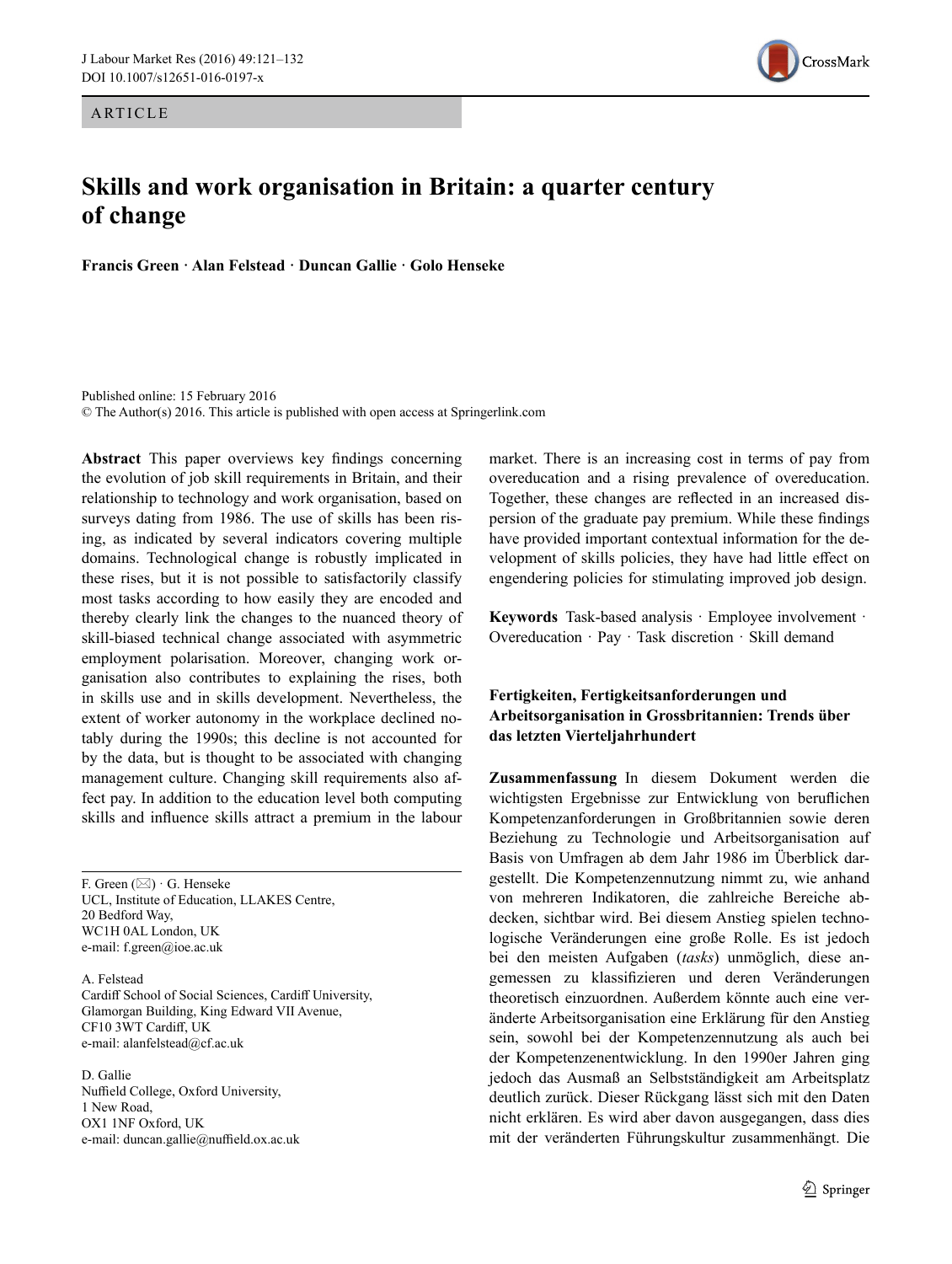veränderten Kompetenzanforderungen wirken sich auch auf die Bezahlung aus. Neben dem Bildungsniveau sind auch Computerkenntnisse und Überzeugungsfähigkeit auf dem Arbeitsmarkt mit einer besseren Bezahlung verknüpft. Die Lohnkosten durch Überqualifizierung steigen an, die Überqualifizierung nimmt zu. Insgesamt zeigen sich diese Veränderungen an einem zunehmenden Auseinanderdriften des Lohnzuschlags für Akademiker. Obwohl diese Ergebnisse wichtige kontextbezogene Informationen für die Entwicklung von Kompetenzstrategien bieten, haben sie bisher doch nur geringe Auswirkungen auf die Bildung von Strategien zur Verbesserung der Arbeitsgestaltung.

**JEL Classification** J2 · J3

## **1 Introduction**

In recent years, the value of job requirements data has become widely appreciated for the light it sheds on the evolution of employment and the distribution of wages. Sources of such data have, however, been relatively scarce, based on surveys in only a few countries. One of these is Britain, where there is a long tradition of applying survey methods to the study of job skills, both at the employer and at the employee levels. The "Social Change and Economic Initiative" (SCELI) of 1986 included for the first time a set of questions for individuals on the broad skills requirements of their jobs. These same items were included again in the Employment in Britain survey of 1992, and in 1997 the Skills Survey added to the indicators of broad skill requirements a raft of questions on the generic skills used in jobs. Two more skills surveys were completed in 2001 and 2006, and these were followed by the Skills and Employment Survey 2012. The result is that, even though these surveys were not originally designed as a series, through careful replication of items a systematic and unusual record of change in British jobs has been assembled. Through this development of the job requirements approach, a number of valuable insights have been gained, which have shed light on theories about technological and organisational change, and have helped to mould the way that policy-makers think about the problem of skill in the British context.<sup>1</sup> Our objective in this paper is to provide an overview of key insights about job skills and work organisation that can be derived from these surveys.

While many of our findings are about the distributions of the generic skills among jobs in Britain, the most striking insights have concerned trends. This is an era of economic

and social change, characterized and driven both by the external forces of technology and rising global competition, and by a progression of management ideas and practices, which impinge on employees' work experiences. Economics and sociology each unveil grand narratives about the evolution of skill in the modern workplace. An understanding of how workplaces have developed in practice is therefore invaluable in helping evaluate these accounts. After a brief description of the data series, we proceed, therefore, with an overview of changing skills and work organisation. Section 3 looks at the extent to which different types of skill are rewarded in British labour markets and how this has evolved over time. This discussion leads to a discussion of their valuation in the presence of skills mismatches whereby the level of the skills held by individuals does not match the level required in the jobs they are doing. In our conclusion, we discuss the extent to which our findings have proved useful for the purposes of policy-makers.

## **2 The skills and employment surveys**

The collection of surveys described above, running from 1986 to 2012, which are termed the Skills and Employment Surveys (SES), are a publicly available data set lodged at the UK Data Archive, both in its combined form and as separate individual surveys. All the surveys targeted representative samples of the population, in most cases those aged 20–60 living in England, Wales or Scotland. In 2006 and 2012 the age range was extended to 65. The 2006 survey was extended also to Northern Ireland and to the Highlands and Islands, a remote part of the country that is often excluded from surveys. Some other regions were also oversampled.<sup>2</sup> Good response rates were achieved in all the surveys. Full details of all the surveys can be found in Felstead et al. [\(2015](#page-10-1)) and in the references cited therein. In all the analyses we present here, consistent representative samples aged 20–60 have been used with appropriate weights, in order to obtain an unbiased account of change over time in Britain.

#### **3 Skills and work organisation**

### 3.1 The growth of skills use

The first, and perhaps most fundamental, issue addressed by the SES series has concerned the overall direction of skill change in modern workplaces. According to the neo-Marx-

<sup>&</sup>lt;sup>1</sup>These individual level surveys have been complemented by employer surveys, including a series of employer skills surveys where the primary focus has been on vacancies and skills shortages; for the latest, see Shury et al. ([2010\)](#page-10-0).

<sup>2</sup>The SCELI data in 1986 targeted six diverse areas, and in practice achieved a sample that was representative according to occupation and industry. For 2006 some separate regional/country analyses have been carried out (e.g. Felstead [2009;](#page-10-2) Felstead and Green [2008\)](#page-10-3).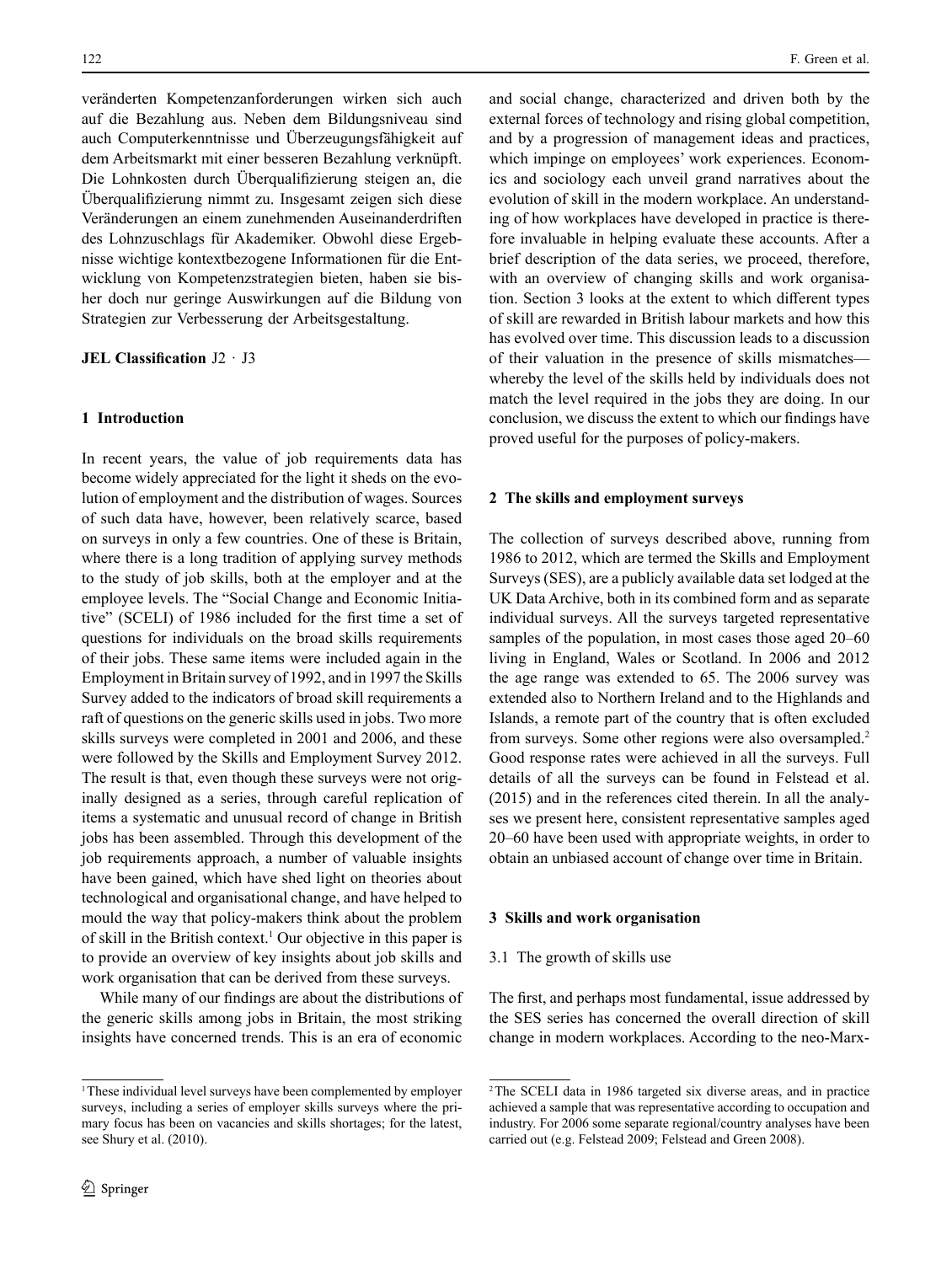ian account within sociology associated with Braverman [\(1974](#page-10-9)), instances of "deskilling" of craft labour that could be found in sectoral or case studies exemplified a general tendency for late 20th century capitalism. It was thought that capital strived for ever closer control of labour, and that this required knowledge and skill to be monopolised by management. "Taylorist" command and control methods of job design, and Fordist technological design, would spread inexorably while most jobs would have the skill designed out of them. Counterposing this was the "post-Fordist" perspective, which maintained that with increasing complexity of products and new technologies firms would increasingly find it profitable to allow a certain level of autonomy to workers, in order to reap productivity benefits. Not withstanding the persistence of "neo-Taylorist" job designs in the modern era, it was maintained that the overall skill level of jobs would rise. Similarly, the industrialism school within sociology had long argued that the spread of modern industry in the late 20th century would be accompanied by increasing skill demands (Blauner [1964](#page-10-10)). Such a perspective is paralleled by later economic predictions surrounding both "skill-biased" technological change and the expansion of global competition, which were expected to raise the demand for skills in developed countries (Machin and van Reenen [1998](#page-10-11); Wood [1998\)](#page-10-12). One way to address head on this issue of whether job skill levels were growing was to examine jobs directly.

In the first survey (1986) there was already a suggestion that skill levels were rising for many workers (Gallie [1991](#page-10-13)). However, this result relied on personal recall, and such changes might be associated with life-cycle effects rather than representing a social trend. Over time, however, the surveys have established an unambiguous tendency for the average skill levels of jobs to rise.

This finding derives from multiple indicators of skill, some of which are illustrated in Fig. [1](#page-2-0). The proportion of jobs requiring graduate-level or equivalent professional qualifications is one measure of skill: this rose from 20 to 37% between 1986 and 2012. In the same period the number of jobs requiring no qualifications at all fell from 37 to 23%. Qualification requirements are, however, only one broad measure of skill, and arguably only a loose one. A similar picture of rising requirements is found for two complementary indicators between 1986 and 1997: the amount of prior learning time required to do each job, and the cumulative amount of training; however, during the 2000s these indicators stabilised and then fell a small amount, with the possible explanation that better education levels were substituting at the margin for learning on the job (see Felstead et al. [2007\)](#page-10-5).

The other lines in Fig. [1](#page-2-0) chart the changing use of various generic skills. The indices were obtained using the job requirements approach (that is, task-based analysis), by

<span id="page-2-0"></span>

**Fig. 1** Skills requirements in British Jobs, 1986–2012. (Notes: Graduate job: at least degree or equivalent needed to get job. High literacy: reading and writing activities average between "very important" and "essential". High influence: influence/communication activities average between "very important" and "essential". High Computing: computer use at complex or advanced levels. For details see Felstead et al. [\(2007](#page-10-5)))

combining responses to ranges of related items grouped into domains (as implied by factor analyses and indices of internal consistency). It can be seen that there were notable increases in the uses of high levels of literacy skills (reading and writing activities), influence skills (persuading, influencing, instructing) and computing skills (complex or advanced computing activities), with most of the increases coming in the period up to  $2006<sup>3</sup>$ . There is little sign (yet) of any reversal of upskilling in Britain, as has been reported for the United States during the 2000s (Beaudry et al. [2013](#page-10-4)), though a notable exception is the cessation after 2006 of the rising use of high literacy skills.

Not all skills activities were evolving upwards, however. The main exception was physical skills (activities involving strength and stamina or manual dexterity), which remained relatively stable throughout the observed period. While the "knowledge society" paradigm might have led us to expect a decline in the use of these skills, the figure shows little movement, and indeed the change is statistically insignificant. Thus one can say that the use of physical skills has declined relatively, but not absolutely. Skills also increased in other domains (not shown in the diagram) but by smaller amounts.

In sum, the surveys have been decisive in rejecting the generalised "deskilling" perspective, and have established some of the key domains where job skills have been growing most rapidly. These fast-growing domains are relevant to the analysis of skills valuation, which we consider in the next section. Prior to that, however, come two key questions. First, to what extent could these changes be captured

<sup>&</sup>lt;sup>3</sup>The details of these measures can be found in Felstead et al. [\(2007](#page-10-5)) and in Green ([2009\)](#page-10-6). Analysis of these trends by gender and age can be found in Gallie and Zhou [\(2008](#page-10-7)) and Felstead ([2010\)](#page-10-8) respectively.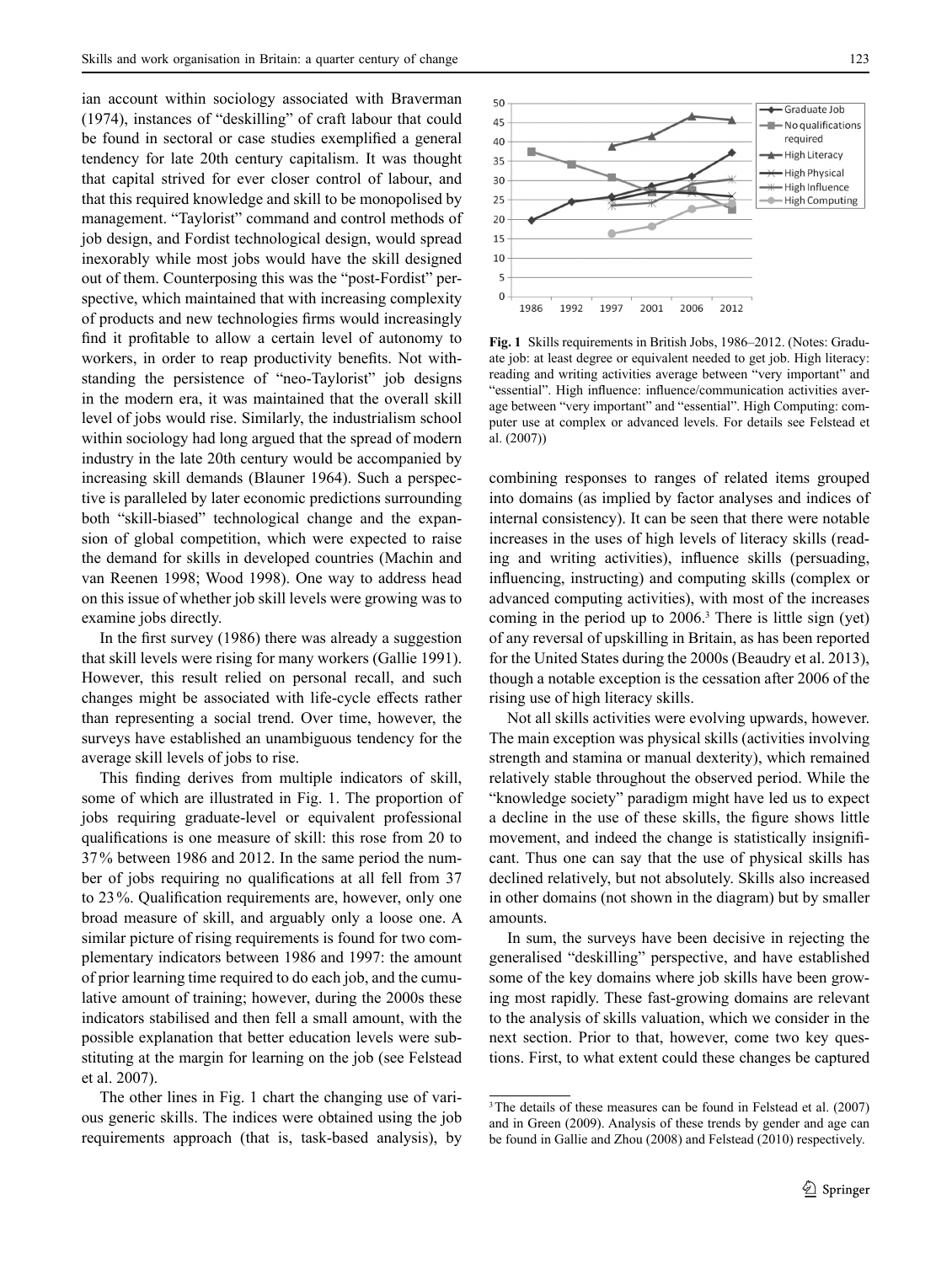simply by looking at the changing occupational composition of jobs? Second, are the changes consistent with the picture of skill-biased technological change? Or if not with the more "nuanced" account where the bias of change is focused in particular upon non-routine skills because these cannot be replaced by computers (Autor et al. [2003](#page-10-18))?

The first question is central to the point of the job requirements approach, because if one could capture changes with accurate occupational indicators over time the argument for looking inside occupations would carry less force. In Green et al ([2003\)](#page-10-19) it is reported that the *between*-occupation proportion of the rise over 1986 to 1997 in a composite skills index (incorporating required qualifications, training and learning time indices) was less than half. Moreover, confining analyses to only those that were indicated by occupational change gave an erroneous picture of the origins of the skill change. Taking a more recent period, Green [\(2009](#page-10-6)) finds that the rises in literacy and influence skills that occurred *within* (2-digit) occupations were 70% and 54% respectively. Moreover, industrial re-composition had no systematic upskilling tendency. In short, the data confirmed that it would be seriously deficient to try to capture skill change solely through measures of occupational and industrial change.

Addressing the second question, we have examined the origins of the reported skill changes, through a statistical accounting exercise. In Green et al. [\(2003](#page-10-19)) the pattern of the 1986 to 1997 changes in qualification requirements is found to be robustly associated with rising computer usage—even though the latter is a somewhat simplistic indicator of technology. Indicators of trade exposure, by contrast, were not important. So, this particular measure of skill change was consistent with other findings within labour economics that attributed the bulk of skill increases in that period to technology (Machin and Van Reenen [1998\)](#page-10-11).

Whether the British evidence is fully consistent with the nuanced view of skill-biased technological change, however, is more debatable. In the nuanced account, an asymmetric polarisation was induced by computing technologies—replacing programmable routine skills, whether manual or non-manual, with computers, but enhancing demand for higher-level cognitive and interactive skills that can best harness the productivity gains of new technologies. There was thus a relative diminution of jobs that utilised routine skills, which generally lay in the middle of the jobs spectrum for pay and skill, while low-paid but non-routine jobs were becoming relatively more important. In Britain, this polarisation was particularly evident between the late 1970s and the late 1990s (Goos and Manning [2007](#page-10-20)), though the recent picture is more complex in Britain and more generally across Europe (Salvatori [2015](#page-10-21); Fernández-Macías [2012](#page-10-22)). In particular, there have been significant gender differences, with polarisation being most evident among men, and upgrading among women (Lindley [2015](#page-10-14)). However, notwithstanding US evidence using the Dictionary of Occupational Titles, which classified skills (using researchers' judgements) according to whether they were "routine" or not, it is difficult or impossible to satisfactorily classify anything like the full range of tasks and job skills according to whether they are easily codified. Green ([2012](#page-10-15)) emphasises that this classification in practice should be treated as problematic, rather than a settled issue. For example some tasks, it was found, were being classified in opposing ways by different researchers. Jobs have been identified as "routine" with their tasks, by implication, codifiable—where they are intensive in short repetitive tasks. While this classification has some intuitive appeal, it remains only a loose indicator of the extent to which tasks are substitutable through automation.

## 3.2 Skill increases and changes in work organisation

The organisation of work, in its broadest sense, is also widely found in theory and through case study research to be important alongside technology for the determination of job skills. The job requirements approach encompasses the possibility of analysing this association in considerable detail. The approach would work most fully in the context of matched employer-employee data, but there are several aspects of work organisation, those pertaining to individual jobs, that are best understood through surveys of employees. The SES series has consistently collected data on three broad concepts: task discretion, team working, and the broader concept of employee involvement. Each of these has an association with skill.

Gallie et al. ([2004\)](#page-10-16) developed an indicator for the concept of task discretion, which captured the extent to which an employee could influence the required tasks—the choice of methods, which tasks to perform, the pace at which they were done, and the quality standards to which they conformed. Sociological theory has long associated worker autonomy with skill (Attewell [1990\)](#page-10-17), and indeed in one perspective it is included as part of the definition of skill. The SES data confirm that there is a strong association between our Task Discretion Index and other indicators of job skill. For example, the index is higher in jobs that require higher qualifications, or use computers in more complex ways, and in the traditionally more skilled occupations.

Teamworking remains controversial in its effects, even though it has been a widespread form of work organisation for some time. Partly this has been due to insufficient representative data for national populations, but it also results from the heterogeneous nature of teams. The SES data allowed us to distinguish teams according to whether they were "self-directing", defined by whether the teams had more than a certain threshold of influence over team mem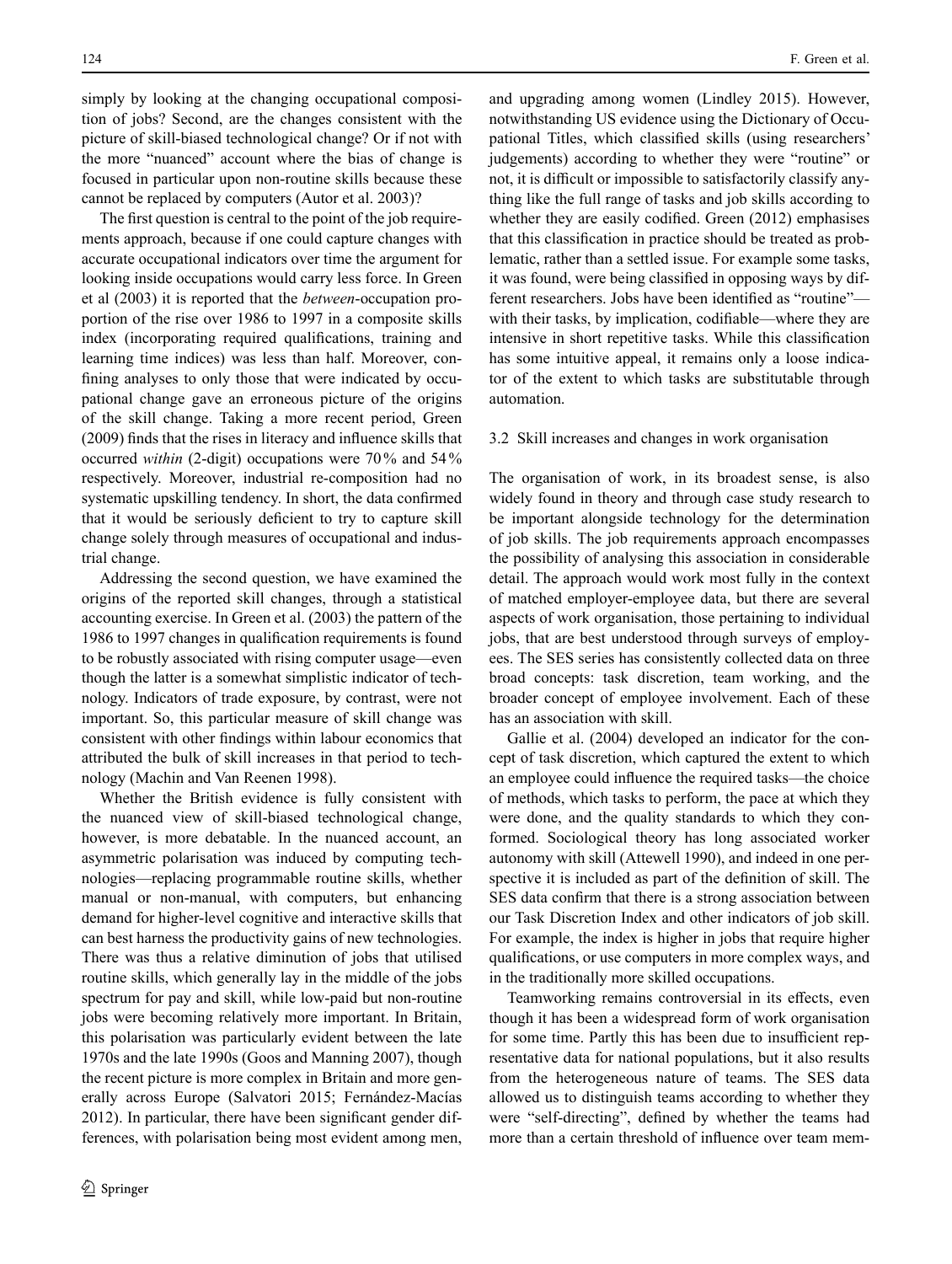bers' tasks. The 2006 survey also allowed us to distinguish these 'self-directed' teams further according to the extent to which the team had control over the selection of team members, team targets, and the team leader. However, no trend analysis of these 'self-managed' teams is possible given that these questions were only asked in 2006.

Team working is not necessarily expected to be associated with the skill level, but it is argued to be linked to beneficial skill development. Team working, it is hypothesised, enhances learning through multi-functional working, and through a collaborative context that provides feedback and advice between team members. Gallie et al. [\(2010](#page-10-25)) verify this hypothesis, but show that it is only valid for self-directing teams. Those who work in non-self-directing teams have no advantage over those who do not work in teams at all.

In another study of the effects of work organisation, we have emphasised the importance of the broader concept of "employee involvement" for skills and skills development (Felstead et al. [2010\)](#page-10-26). We focused on the idea of a "highinvolvement" work organisation (e.g. Wood and Bryson [2009](#page-10-27)), incorporating in principle four aspects of involvement: employee involvement in decision-making about work tasks; appraisal feedback; systems designed to reward performance and improve motivation; and mechanisms for sharing information and knowledge through the organization. While other writers had focused on the impact of high involvement on firm performance and on wages, we were interested specifically in their effect on skill formation. Using Latent Class Analysis we categorised jobs by the extent of group and individual involvement in the organisation. High group involvement jobs were ones where there was a high probability of having a great deal of team or individual influence over work tasks, of there being good communication channels (suggestion schemes, quality circles, expressive meetings etc.), and of there being an individual or group bonus scheme. We developed indicators of the quality of training, according to workers' reports of whether the training they received raised their work skills a lot, improved working practices, led to increased pay or more enjoyable work. We found that the quality of training was significantly greater in organisations that had high group involvement. We similarly found that high group involvement was robustly associated with the quality of the learning environment—as measured by the propensity to learn new things individually or in teams, and to help others learn.

Thus, as expected, both employee involvement broadly considered, and two particular features—task discretion and self-directed teamworking—are found to be positively related to skills or skills development. However, there were no particularly positive features associated with teamworking per se.

But were trends over time in these aspects of work organisation such that they could account for the long term tendency of skills to rise? The SES data have also been used to describe the overall changes in these forms of work organisation in British workplaces. Gallie et al. ([2004\)](#page-10-16) found that there was a substantial and statistically significant decline in task discretion during the period 1992 to 2001. This fall was not anticipated, except perhaps by those who held to the deskilling thesis. Of all the very many individual and job characteristics that are available in the data, none could account for the decline, including the changing industrial and socio-economic structure, and the gender distribution of jobs; indeed, the growing skill use measures over the period would have led one to expect rising workplace autonomy. The decline in task discretion happened in all occupation groups, and both at the top and the bottom ends of the skills distribution. It happened faster in the public sector during the 1997 to 2001 interval, a fact that might be attributable to the trend at that time in the public sector towards the adoption of targets-based management.

Our preferred explanation is that the decline in discretion is associated with trends in management culture, and that British employers were exhibiting over this period more of a preference for "command and control" approach to management. There is some evidence that the trend in task discretion differs from country to country, a fact which is more easily attributable to national cultures than to technology which is likely to be universal (Gallie [2007](#page-10-23); Green [2006,](#page-10-24) pp. 105–7). The dynamic picture in Britain has been updated until 2012, as shown in Fig. [2](#page-4-0). As can be seen, the decline during the 1990s was halted in 2006. After that the decline resumed in the 2006–2012 period for male employees, but there is evidence of a small improvement for females.

Perhaps it might have been argued that, with the expected rise in team working as a form of work organisation, the

<span id="page-4-0"></span>

Fig. 2 Autonomy in British Workplaces. (<sup>a</sup>Average of 4 items (range 0–3) measuring influence over choice of work methods, which tasks to perform, the pace at which they were done, and the quality standards to which they conformed, as defined in Gallie et al. ([2004\)](#page-10-16); employees only). (Source: SES)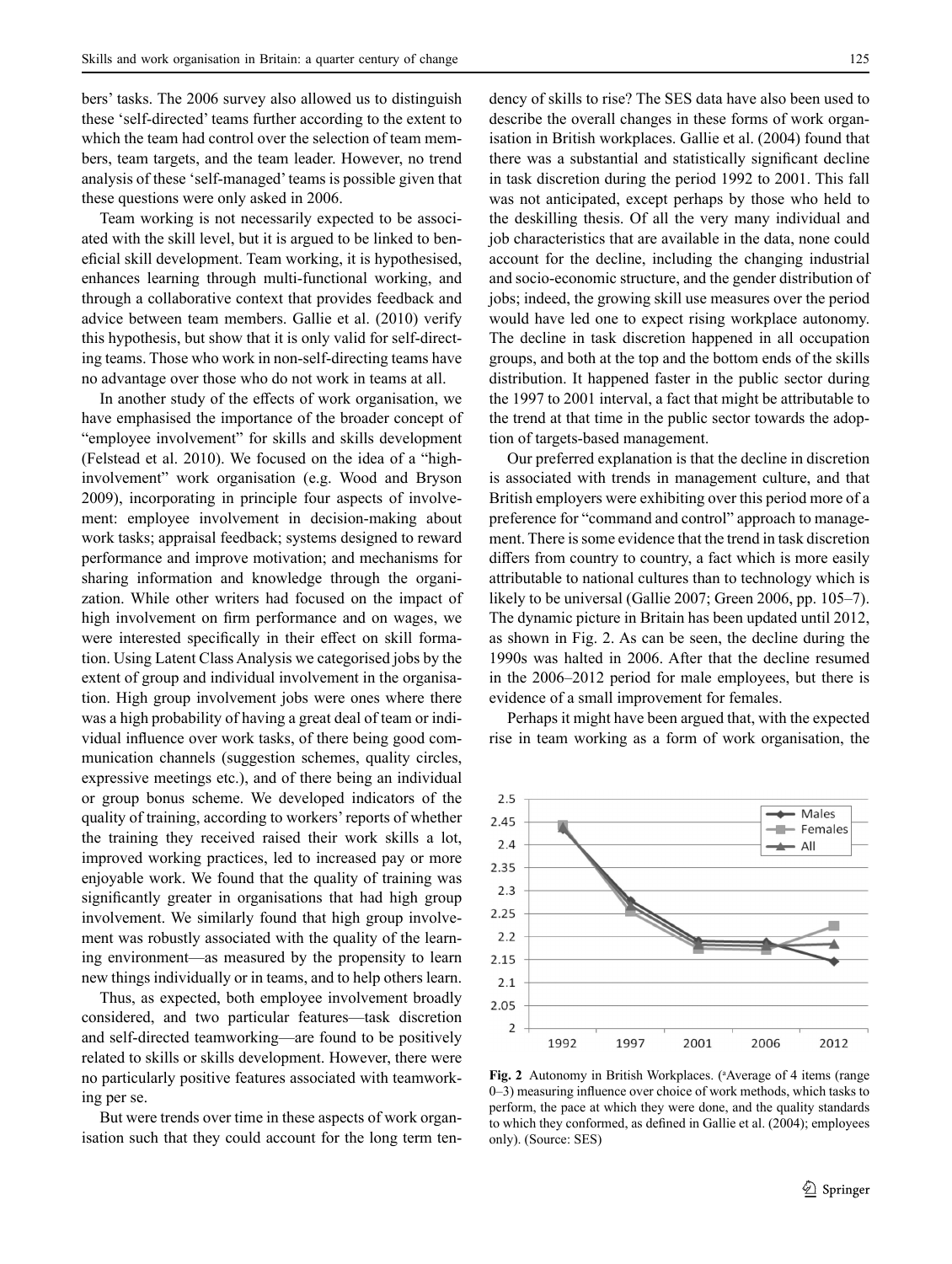task discretion of the individual was being increasingly substituted by and subordinated by the influence of the team on tasks. Gallie et al. ([2010\)](#page-10-25) found that this was not the case. Looking at the period up till 2006, teamworking had indeed become more prevalent, but the decline of individual discretion was not at all counterbalanced by a rise in the proportion working in teams where there was a high level of team influence on tasks (defined as "self-directing teams"). Rather, the reverse occurred. The proportion of jobs that involve self-directing teams—the very category of team that was associated with skills development—fell from 21% in 1992 to only 14% in 2006. Since 2006, however, there has been a small reversal, as shown in Fig. [3:](#page-5-0) in the 2006–2012 period spanning the Great Recession the proportion of employees not working in teams continued to decline, and there was also a rise to 18% in the proportion working in self-directing teams.

Other forms of employee involvement did, however, evolve in the right direction to prompt rises in skill needs. As can be seen in Fig. [4](#page-5-1), between 1992/1997 and 2012 there

<span id="page-5-0"></span>

**Fig. 3** The Prevalence of Teamworking in British Workplaces. (A "self-directing" team is defined as one which has on average "'a great deal' or 'a fair amount' of influence over work effort, the choice of tasks, the methods of carrying out tasks and quality standards"; employees only). (Source: SES)

<span id="page-5-1"></span>

**Fig. 4** Employee involvement in British workplaces: communication channels. (Source: SES)

were increases in the proportions of jobs where the company keeps employees regularly informed, where employees make suggestions for efficiency improvements, express their views at meetings, participate in appraisal schemes and in quality improvement circles. The rises in these individual-level indicators complement and confirm those found from employment surveys (Brown et al. [2009;](#page-10-28) van Wanrooy et al. [2013](#page-10-29)).

Both theory and evidence would suggest that these forms of participation and employee involvement impose certain skill needs, most notably for communication activities at various levels. Green [\(2012](#page-10-15)) has indeed found that the combined and separate effects of both computers and rising employee involvement can account for many of the increases in generic skills use up to 2006. Using a pseudopanel approach with industry or occupation-based cells, it is shown that the changes in employee involvement are significant in the determination of Literacy Skills, External Communication Skills, Influencing Skills, and Checking Skills. At the same time, computing is also a major reason for rising use of Literacy, Numeracy and Influencing skills, for Self-planning and Checking tasks, and for Problem-solving skills. Thus again, the notion of skill-biased technological change is consistent with the data, but changes in work organisation provide an additional and orthogonal source of changing skill use.

## **4 Skills valuation and skills mismatches**

## 4.1 The value of influence skills and computing skills

While job requirements data are useful for understanding the role of education, training and the skills supply system, as well as the consequences of technological and organisational change, perhaps their most telling potential application is in the study of pay. The idea that education or training generates skills, at some cost, which is then reflected in higher pay, is a central plank of human capital theory. The idea that skills might have an additional return in the labour market, above that which can be accounted for by known indicators of skill formation, adds further motivation. Education and prior training do not fully capture a person's work skills. Any additional premium will be either a return to unobserved acquisition costs, or a rent or quasi-rent. If the premium is substantial and is changing it becomes a candidate for explaining the changing wage distribution, especially changing within-education-group inequality.

Studies that use test-based measures of workers' own skills have typically focused on cognitive skills, which have been found to carry a substantial wage premium conditional on education. Most studies using job requirements indicators have focused on the hedonic pay premium associated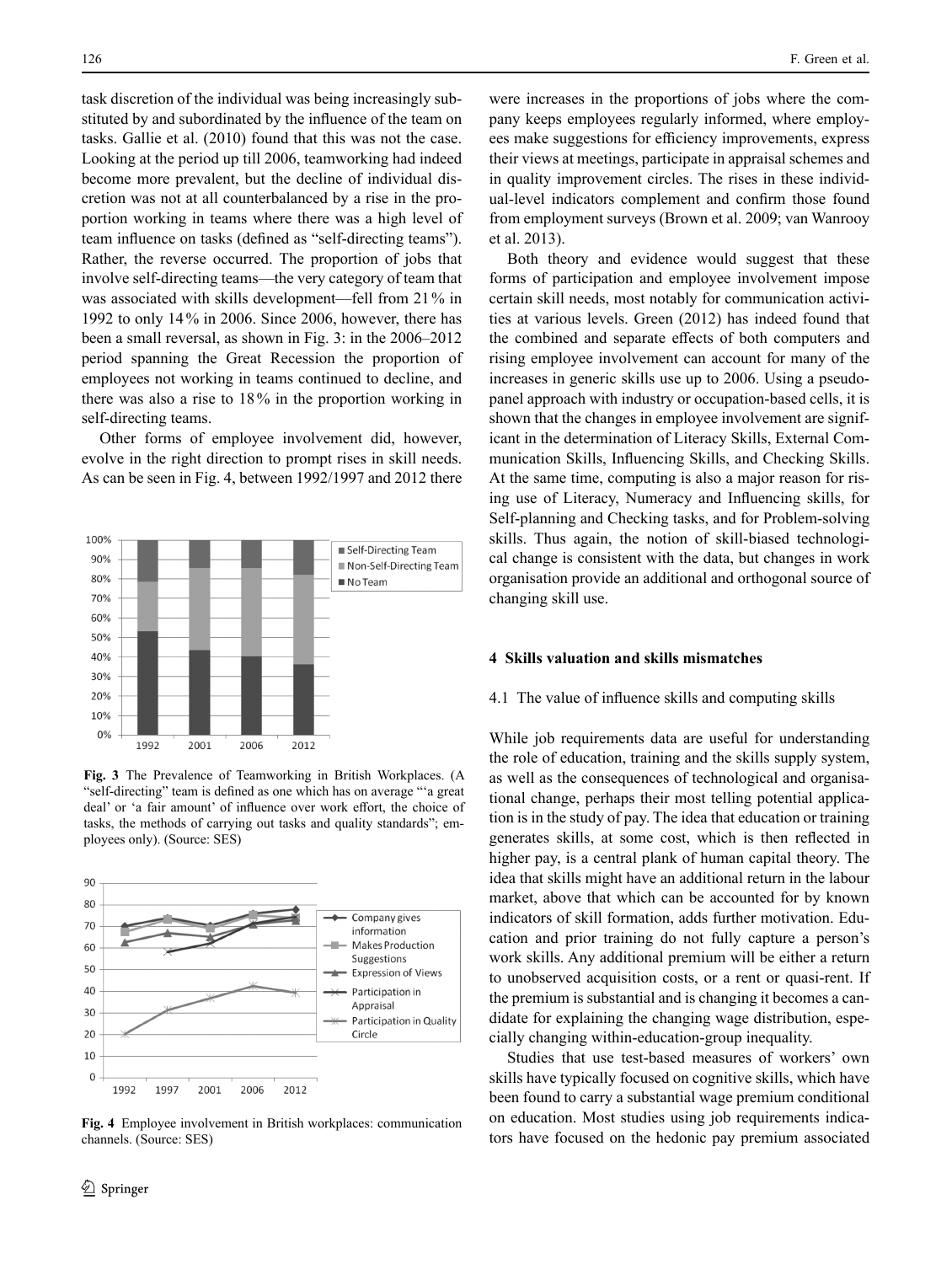with computer use. Yet whether or not requiring computing skills in a job is a cause of higher pay has become a source of controversy. Key issues have concerned the way that computer use is measured (do indicators capture the level of complexity?), whether computer use is proxying for other skills or ability (are sufficient job controls included; can fixed effects be controlled for; or is computer use instrumented adequately to help control for endogenous selection into occupations requiring computing skills?), and the time and place to which the estimates apply. The SES data have been most important in arriving at a consensual evidencebased picture of computer skills' impact in the British labour market. In addition, however, the data have been used to investigate the association of other skill domains with pay.

UK-based studies are widely of the view that computing skills have, in recent decades, carried a labour market premium (for a review see Dolton and Pelkonen [2008](#page-10-30)). Using data from the 1997 and the 2001 surveys, applying both OLS and a within-cohort differences method, Dickerson and Green [\(2004](#page-10-31)) found that pay was significantly increased where the computing skills requirements were increased, and where there was a rising need to exercise "high-level communication skills" (including persuading or influencing others, making speeches or presentations, writing long reports, analysing complex problems in depth). These results were updated using the 2006 Survey in Green et al. [\(2007](#page-10-32)). There, an important question concerned whether computing skills had value across the spectrum, or whether they are especially highly valued in jobs which entail a high degree of social interaction—a hypothesis that is suggested by nuanced SBTC.

Table [1](#page-6-0) updates the findings, using all of the data up to 2012. A Computing Skills Index was generated, which combined two concepts: the importance of computer use within the job and the level of sophistication or complexity with which they needed to be used. The index ranges from 0 (computers not used at all) to 4 (computers essential and used at an advanced level such as for programming). At the same time the job requirements approach was used to derive an expanded version of the high-level communication skills, termed the Influence Skills Index.<sup>4</sup> As can be seen, each of these indices is associated with higher pay in every year. More detailed analyses using the 2006 data found that the estimates were not substantially changed when using an instrumental variables method to try to capture for the potential endogeneity of computing skills. The instrument used was a dummy variable indicating whether new computerised equipment had recently been introduced

<span id="page-6-0"></span>**Table 1** Returns to computing and influence skills over time, 1997– 2012. (Source: SES 1997–2012. Employees aged 20–60 years)

| Men                                          | 1997       | 2001       | 2006       | 2012       |
|----------------------------------------------|------------|------------|------------|------------|
| Computing skills                             | $0.066***$ | $0.083***$ | $0.084***$ | $0.079***$ |
|                                              | (0.016)    | (0.013)    | (0.014)    | (0.020)    |
| Influence skills                             | $0.054*$   | $0.070***$ | $0.050**$  | $0.051*$   |
|                                              | (0.022)    | (0.018)    | (0.015)    | (0.025)    |
| (Computing skills) $#$<br>(influence skills) | 0.002      | 0.019      | $0.024*$   | $0.055***$ |
|                                              | (0.014)    | (0.012)    | (0.010)    | (0.015)    |
| AME(computing<br>skills)                     | $0.067***$ | $0.084***$ | $0.086***$ | $0.086***$ |
|                                              | (0.016)    | (0.013)    | (0.014)    | (0.021)    |
| Observations                                 | 974        | 1798       | 2331       | 877        |
| Adjusted $R^2$                               | 0.520      | 0.470      | 0.497      | 0.567      |
| Women                                        |            |            |            |            |
| Computing skills                             | $0.066***$ | $0.083***$ | $0.084***$ | $0.104***$ |
|                                              | (0.016)    | (0.012)    | (0.011)    | (0.016)    |
| Influence skills                             | $0.067***$ | $0.061***$ | $0.060***$ | $0.048*$   |
|                                              | (0.018)    | (0.013)    | (0.012)    | (0.023)    |
| (Computing skills) $#$                       | 0.009      | 0.011      | $0.041***$ | 0.020      |
| (Influence skills)                           | (0.011)    | (0.009)    | (0.009)    | (0.012)    |
| AME(Computing<br>skills)                     | $0.065***$ | $0.083***$ | $0.087***$ | $0.106***$ |
|                                              | (0.016)    | (0.012)    | (0.011)    | (0.016)    |
| Observations                                 | 965        | 1798       | 2534       | 1129       |
| Adjusted $R^2$                               | 0.610      | 0.526      | 0.548      | 0.517      |

The dependent variable is real log hourly pay. All regressions include schooling and a quadratic in work experience in addition to the standard controls for workplace size, part-time status, public/ private sector, permanent/temporary contract status, whether male or female dominated occupation, 1-digit industry dummies, region and 7 further generic skills indicators including measure of work discretion (see Gallie et al. [2004](#page-10-16)). Computing skills and influence skills were demeaned by data waves and then standardized by their pooled standard deviation. Robust standard errors in parentheses

\* *p*<0.05; \*\**p*<0.01; \*\*\**p*<0.001

to the workplace. The estimates were robust also in that they allowed for a very large range of additional observed controls, including several other indices of generic skills and a measure of workplace autonomy. Thus, it is unlikely that the positive coefficients could be attributed to other generic skills, even if this can never be established for certain.

Two notable findings can be drawn from Table [1.](#page-6-0) First, observe that by 2006 Computing Skills and Influence Skills had come to interact positively in their effect on pay. For men this positive interaction remained significant in 2012; whilst it returned to statistical insignificance among women. The average marginal effect (AME) of a one-standard deviation increase in the use of Computing Skills on men's pay rose from  $6.7$  to  $8.6\%$  in 2006 and 2012; for women the equivalent increase was from initial 6.6 to 8.7%in 2006 and further to 10.4% in 2012. For men who exercised above average Influence Skills these effects rose faster, whilst they did not increase at all for those at the lower end of the Influence Skills spectrum. Among women the returns to Computer Skills have grown independently of the level of Influence Skills. Thus, these findings are partly consistent with the

<sup>&</sup>lt;sup>4</sup>The index is an average of item scales for: persuading or influencing others; instructing, training or teaching people; making speeches or presentations; writing long reports; analysing complex problems in depth; and planning the activities of others.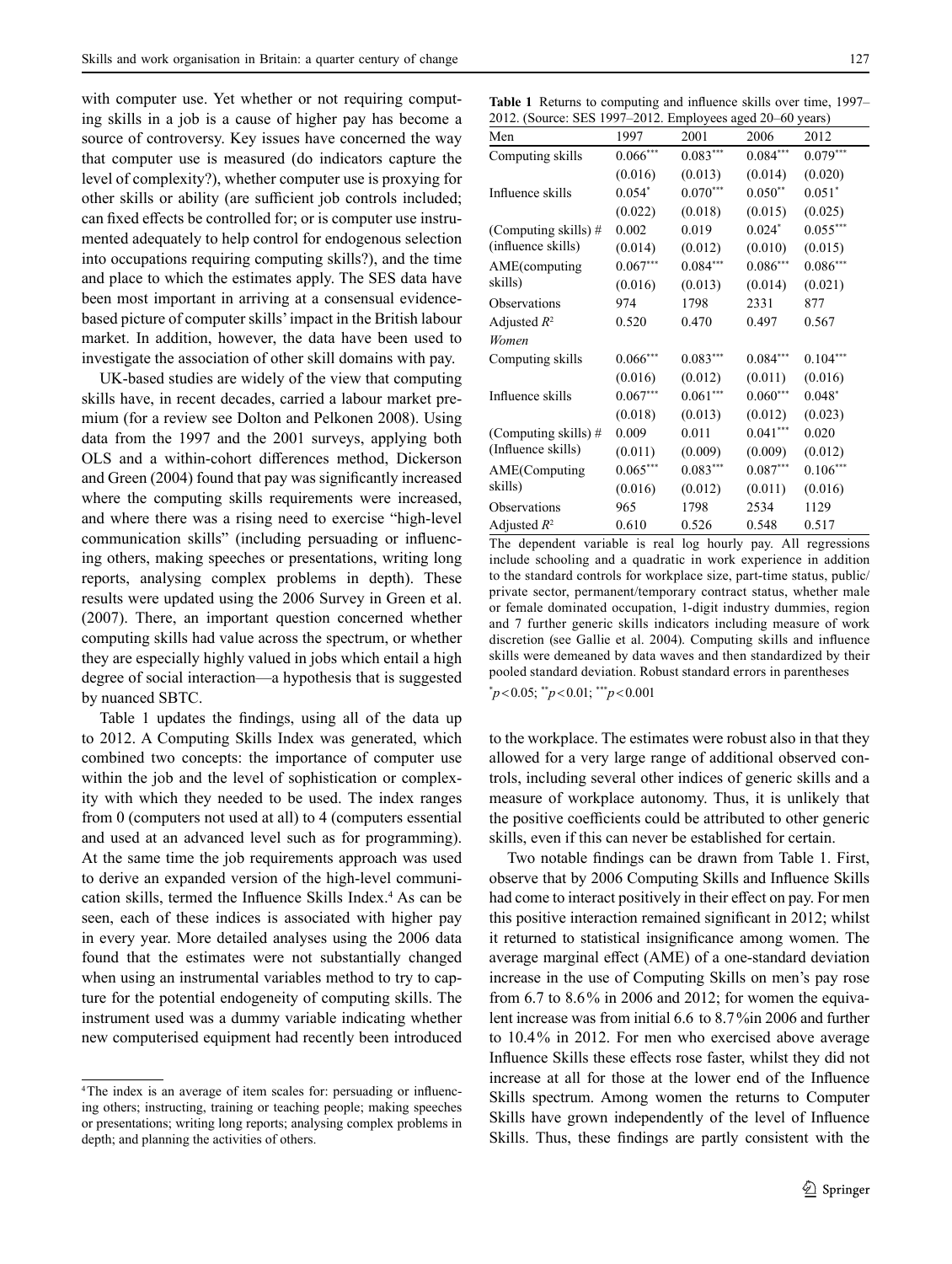hypotheses that computers are complementary with the use of high-skilled labour (e.g. Haskell and Helden [1999](#page-10-34)).

## 4.2 Mismatch and skills valuation

An alternative approach to valuation using the SES data on job requirements has focused on mismatches in skills. Over time, analyses have shown an increasing gap between educational achievements and the educational qualifications required by employers (Felstead et al. [2007\)](#page-10-5). This gap shows up both with individual-level analyses and with aggregated analyses of supply and demand.

From the point of view of the individual, an increase in the prevalence of "overqualification" (also referred to as "overeducation") has been observed, wherein a person holds a job for which the educational requirement to get it is lower than the level of the education held. The traditional example might be that of a graduate who works as a secretary. Such workers are often able to gain quite good secretarial jobs, and thus will typically earn more than the average secretary; but much less than their peers from university who obtain graduate jobs where employers require graduate qualifications. Many economic analyses have established this pattern in several countries (McGuiness [2006](#page-10-35)). While there remain differences of scientific opinion as to the extent to which these phenomena can be accounted for within a neoclassical framework, the position taken here is that overeducation is one of a number of fruitful ways of bringing the demand side into the analysis of pay determination. Those who would assert that only supply-side factors should be taken into consideration would have a strong case to prove.

An overqualified person can be defined as one where, in the judgment of current job-holders, the qualification level that would be needed for someone to get the job now would be below the level they have achieved (termed NVQ level 4 in the case of graduates). This judgment is subjective, and it remains the case that some jobs can be transformed by their incumbents as time passes. Nevertheless, the evidence shows that such judgments are broadly confirmed by line managers (Green and James [2003\)](#page-10-36); and identical questions are asked over time. In one study (Green and Zhu [2010\)](#page-10-33), it is shown that graduates in non-graduate jobs are less likely to have good quality degrees, and are also subject-related (with arts majors more prone to this condition). What the SES series reveals is that the proportion of workers who are overqualified in this sense has increased dramatically since 1986. This rise in shown, both for the case of graduates and for all workers, in Fig. [5](#page-7-0). However, there was a reversal in 2012, especially for graduates. One factor behind this reversal is likely to be the faster increase over the 2006–2012 period in the numbers of graduate jobs, which is shown in Fig. [1](#page-2-0).

The second way in which a gap has emerged is at the aggregate level. Using the SES data alongside Labour Force

<span id="page-7-0"></span>

**Fig. 5** Percent of overqualified workers, 1986–2012. (Source: SES)

Survey data a picture can be built up of the aggregate supplies and demands for workers at each broad level of qualifications (Felstead et al. [2007](#page-10-5)). This analysis has shown a large fall since 1986 in the numbers of jobs held by people with no qualifications, reflecting the expansion of the education system; but the numbers of jobs which require no qualifications fell much more slowly. Similarly, at the other end of the spectrum, the number of graduates in the labour force has begun, especially in recent years, to outpace the number of graduate jobs. This is why, increasingly, some graduates are finding themselves in lower-ranking jobs.

It would be expected that changing mismatches between the supply and demand for high-skilled jobs would be accompanied by changes in the skill premium for such jobs. Yet the trend in overqualification of graduates has not been found to result in a decline in the median graduate pay premium over this period. However, by the middle of the 2000s it became evident that there was an increasing dispersion in the graduate pay premium (Green and Zhu [2010](#page-10-33)). The estimated returns to Level 4 qualifications for those at the median or at the 90th percentile of the pay spectrum were increasing slightly from the mid 1990s to the mid 2000s; while the returns for those at the 10th percentile were declining. Analyses based on the SES series showed that this increasing dispersion is a reflection of the increasing overqualification up to that point shown in Fig. [5](#page-7-0), and the linked finding that the "penalty" for being overqualified (the loss of pay compared to similarly educated peers in matched jobs) was increasing.

#### **5 Conclusion: the impact on policy discourse**

By asking consistent questions over time in surveys, tapping direct reports from job-holders on what they actually do in the course of their work, we have been able to build up a picture of change. We have reviewed some of the key findings about jobs in Britain that we have been able to uncover in the course of the last two decades.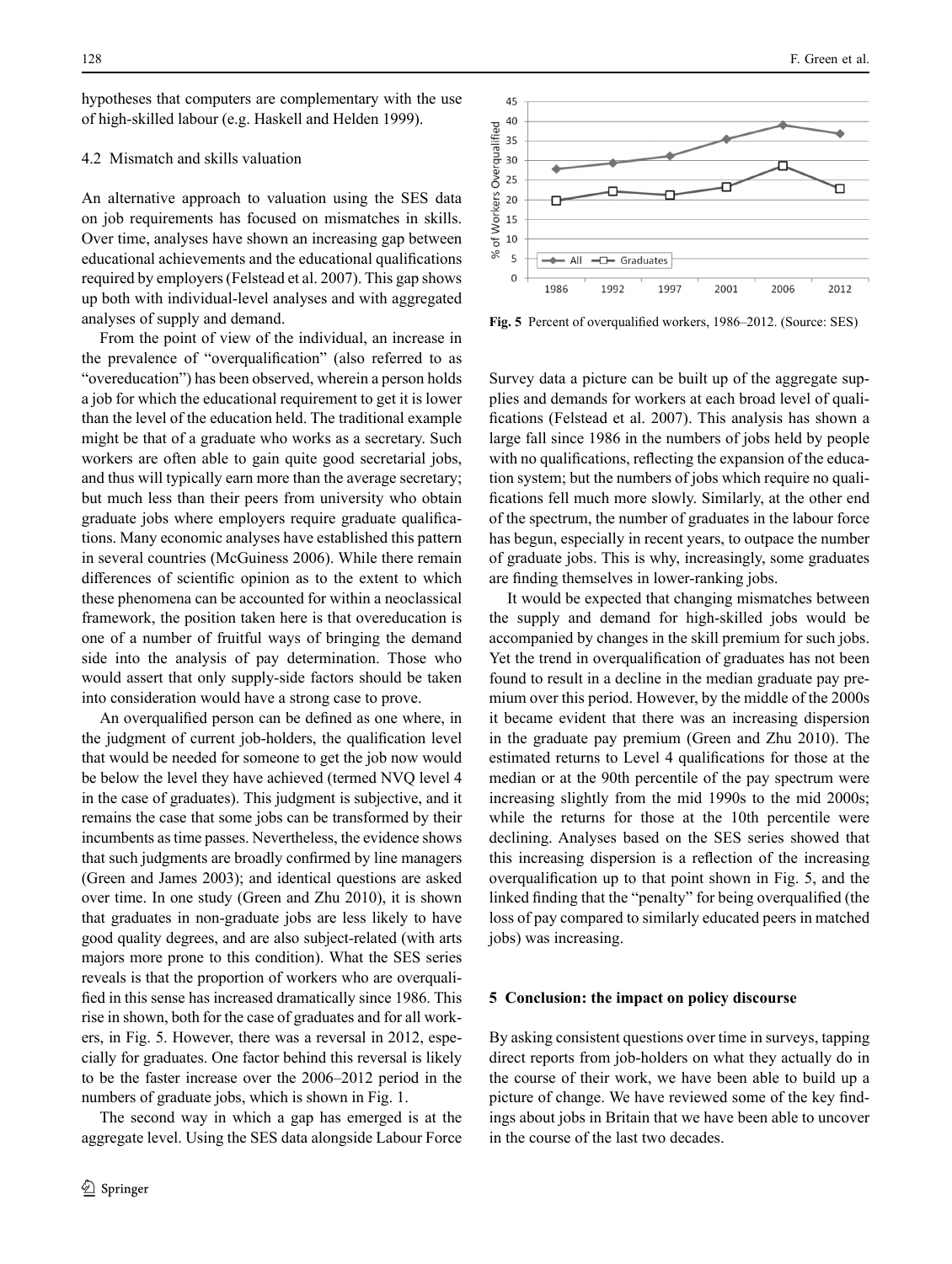Our focus here has been on changing skills use, the sources of this evolution, and the implications of skills and skills mismatches for pay. The key findings have been that:

- Job skill requirements (in several measures) have been rising;
- Technological change is robustly implicated in these rises, but it is not possible to satisfactorily classify most tasks as easily encoded and therefore clearly link the changes to the nuanced theory of skill-biased technical change; moreover, changing work organisation also contributes to explaining the rises, both in skills use and in skills development;
- Nevertheless, the extent of worker autonomy in the workplace has been declining;
- In addition to the education level both computing skills and influence skills attract a premium in the labour market;
- There is an increasing cost in terms of pay from skills mismatch, in particular from overeducation, which, coupled with increasing prevalence of overeducation, is generating an increased dispersion in the graduate pay premium.

This brief overview has not encompassed other actual and potential uses of the job requirements data in Britain, for example in the analysis of the sources of, and distribution of skills, other (non-pay) implications of skills, analyses of the evolution of job quality generally, and the links with work organisation, worker attitudes, worker well-being and management practices. Several issues surrounding "nuanced SBTC" have yet to be fully resolved, though perhaps a further round of data collection will enable researchers to progress understanding of the implications of growing automation for jobs and job quality.

While these findings have contributed to scholarly discourse, their value has also been recognised in policy debates (UK CES [2009](#page-10-38)). Tracing the course of such influence is by nature hazardous, given that the journey from ideas to evidence to policy impact is long, winding and often blocked. However, it is possible to see the evidence we have generated being relevant to and used by successive governments that have been steadfastly devoted to a skills-driven recovery of the country's productivity and competitiveness. In the early days of the SES, the evidence of rising skills provided an intellectual and evidence-based underpinning and rationale for its decision to concentrate its reforming efforts on skills, and in the early 2000s its expanding resources, on education and training. At a time when the "knowledge economy" was being proclaimed, the SES data provided the only quantitative nationally representative data on skills that did not rely on qualifications achievements or on changing occupational structure. This was important, since it was already recognised quite early on that qualifications were inadequate measures of skills used in workplaces, and that changing structures failed to pick up the manifest changes that were taking place within each occupation.

When, however, the rate of change of skills usage was revealed, in the later surveys, to be quite a lot slower than the pace of change of skills in the population, this posed an apparent puzzle for British skills policy. Analysts had become accustomed to a picture of skills deficiency in Britain, based on benchmarking comparisons of the supply and use of qualifications in other major industrialised nations, notably France, Germany and the United States (e.g. Steedman et al. [1991](#page-10-37)). In particular it was assumed that there was a deficiency of intermediate skills in Britain reflecting insufficient qualification supply. They were further supported in this general view by the finding that the returns to the achievement of qualifications did not seem to be falling. Yet the picture given by the SES seemed to suggest that the supply of qualifications, even at the intermediate level, was not low in relation to demand.

The resolution to this puzzle has been that the problem can be reclassified as one of both supply and demand deficiency. Analyses by the UK Commission for Employment and Skills, using both SES results and other findings, showed that, on current policies, it would not be possible to reach ambitious targets for *either* the supply of or the demand for skills in 2020 (UK CES [2009\)](#page-10-38). The Commission has therefore attempted to broaden the scope of government's skills policy to include systematic links with industrial and other areas of policy, a wide engagement with employers, and forceful backing for the encouragement of "high-performance" work organisations which, it is hoped, will stimulate a greater utilisation of skill as well as enhance the development of skills in workplaces.

In addition, there is a closer attention to the detailed information that is revealed in the returns to qualifications. The returns to intermediate qualifications show considerable variation among sectors and qualification types, and in several cases have fallen to zero. And, at the graduate level, our findings described above have indicated that the benefits of education at that higher level are also becoming more differentiated. While some of that differentiation no doubt reflects increasing heterogeneity in the unobserved ability of the rising graduate population, it also comes from the heterogeneity in the jobs to which new graduates were being matched at the end of the 2000s. Analyses of the effects of the recession on the returns to graduate education may yet reveal a further widening of the gaps between graduates who are successful and those who are less successful in the labour market. The prime additional policy implication of increased dispersion in the graduate labour market is the pressing need for better information and guidance, both for undergraduates and for those still in school and choosing their subjects.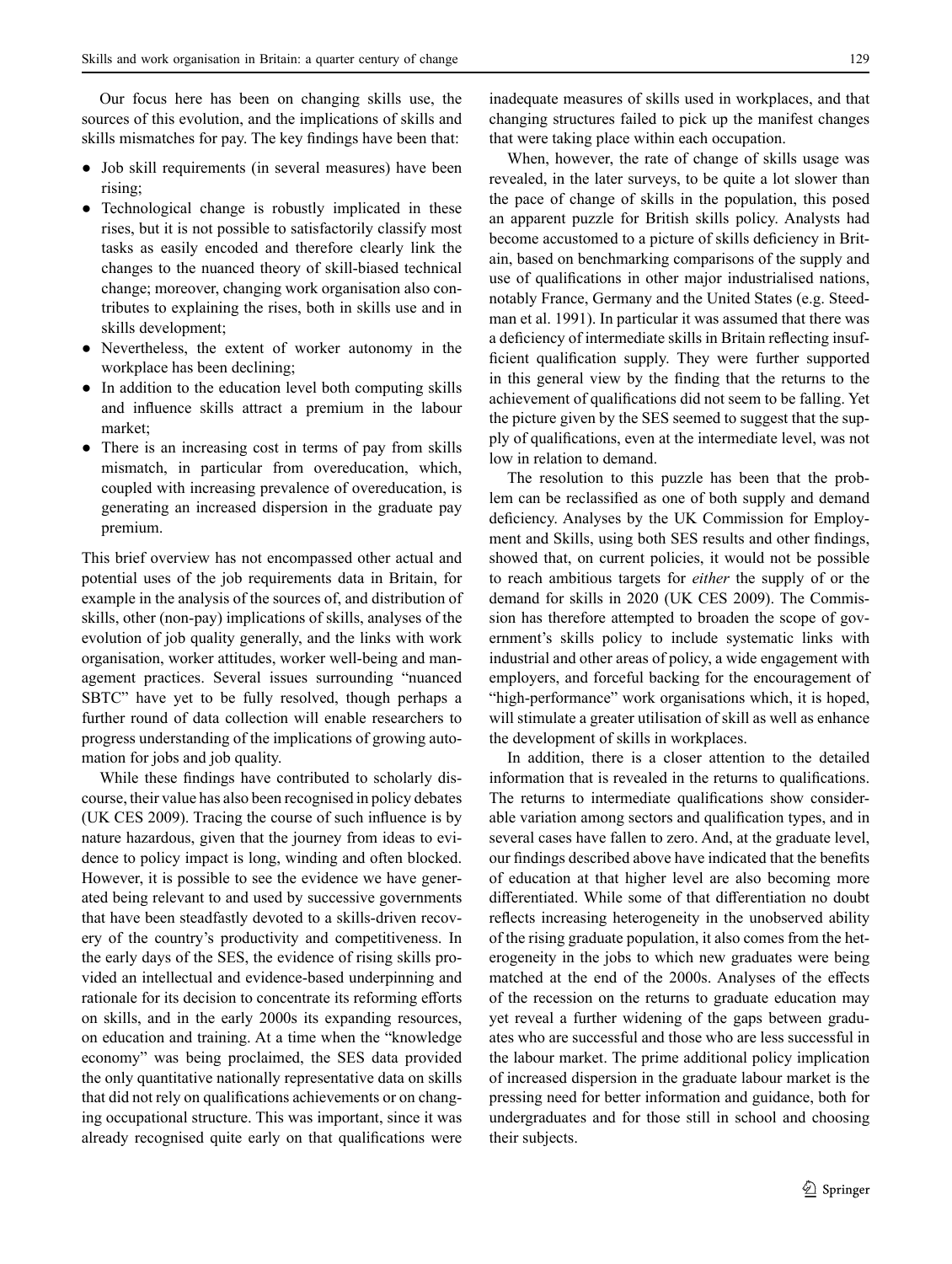Among our findings probably the most deep-seated problem for policy has been the declining level of discretion in the workplace. Though work organisation might appear to be a private matter for employers and employees, we believe that it is possible for government to make an impact on job design. Starting in its own backyard, government can reassess its preference for top-down, command and control, management systems that appear now to be in vogue. But, as demonstrated in the Scandinavian countries, government can also assist in the raising of work quality in private industry and services, in several dimensions including autonomy. In the long-run it can have an impact through support for work-life research, and through judicious regulation, and requirements for participation. Perhaps also government can affect management's employment practices through persuasion, engagement and leadership. The UK Commission for Employment and Skills advocates that more businesses should adopt high-involvement employment practices, and if this advice were followed it would mean a reversal of the trend that we have identified. Nevertheless, given the neo-liberal environment that dominates policy-making in the current era, this is an area in which our findings have hitherto had little impact on policy-makers' thoughts.

## **6 Kurzfassung**

In diesem Dokument werden die wichtigsten Ergebnisse zur Entwicklung von beruflichen Kompetenzanforderungen in Großbritannien sowie deren Beziehung zu Technologie und Arbeitsorganisation auf Basis von Umfragen aus den Jahren 1986 bis 2012 im Überblick dargestellt. In den letzten Jahren zeigte sich der Wert von beruflichen Kompetenzanforderungsdaten immer mehr, da anhand dieser Daten die Entwicklung der Beschäftigung und der Lohnverteilung analysiert werden kann. Dennoch gibt es nur relativ wenige relevante Datenquellen. Die Skills and Employment Surveys (SES, Umfragen zu Kompetenzen und Beschäftigung) umfassen sechs Querschnittsbefragungen mit konsistenten und repräsentativen Daten zur Kompetenzennutzung und zu Beschäftigungsverhältnissen auf dem britischen Arbeitsmarkt.

Im Einklang mit der "postfordistischen" Perspektive auf Produktionsprozesse hat die Kompetenzennutzung zwischen 1986 und 2012 zugenommen, wie anhand von mehreren Indikatoren, die zahlreiche Bereiche abdecken, sichtbar wird. Der Anteil der Stellen, für die eine Hochschulqualifikation notwendig ist, stieg beispielsweise zwischen 1986 und 2012 von 20% auf 37%, während der Anteil der Stellen, für die keinerlei Qualifikation notwendig ist, von 37% auf unter ein Viertel fiel. Die neueren Trends seit 2006 könnten jedoch auf eine Abschwächung der Kompetenzennutzung hindeuten. Dies zeigt sich anhand der konstanten Nutzung von hohen Bildungskompetenzen.

Bei diesem Anstieg spielen technologische Veränderungen eine große Rolle. Die zunehmende Computerisierung dürfte einen wesentlichen Teil der verbesserten Kompetenzennutzung erklären. Die empirische Evidenz darüber, in welchem Maße Computerisierung und Automatisierung mittels Substitution routinemäßiger kognitiver und manueller Aufgaben (tasks) durch Kapital –zur Job-Polarisierung beigetragen haben, ist weniger klar, da es bei vielen Aufgaben weiterhin unmöglich ist, diese angemessen zu klassifizieren.

Neben den technologischen Veränderungen könnte auch die veränderte Arbeitsorganisation eine Erklärung für den Anstieg sein, sowohl bei der Kompetenzennutzung als auch bei der Kompetenzenentwicklung. Mithilfe der Skills and Employment Surveys konnten Daten zu weitreichenden Konzepten der Arbeitsorganisation gesammelt werden: eigenverantwortliches Arbeiten, Teamarbeit und das weitreichendere Konzept der Mitarbeiterbeteiligung.

Eigenverantwortliches Arbeiten wird manchmal als Teil der beruflichen Kompetenz definiert. In den SES-Daten korreliert das eigenverantwortliche Arbeiten tatsächlich positiv mit anderen Dimensionen von beruflichen Kompetenzen. Im Gegensatz zum generellen Anstieg der Kompetenzennutzung nahm der Durchschnittswert für eigenverantwortliches Arbeiten zwischen 1992 und 2001 jedoch ab und blieb danach relativ konstant. Dieser Rückgang lässt sich mit den Daten nicht erklären. Es wird aber davon ausgegangen, dass dies mit der veränderten Führungskultur hin zu einer Strategie der "Führung und Kontrolle" zusammenhängt.

Teamarbeit an sich trug nicht zu einer besseren Kompetenzennutzung bei. Nur bei Teams, die Einfluss auf ihre Arbeitsaufgabe hatten, konnte die Kompetenzennutzung der Mitglieder verbessert werden.

Arbeitsorganisationen mit umfangreicher Einbindung erleichtern die Beteiligung von Mitarbeitern, indem diese in die Entscheidungen zu Arbeitsaufgaben, Bewertungssystemen, Leistungsanreizen und der Weitergabe von Informationen und Wissen in der Organisation eingebunden werden. Mitarbeiter in diesen Organisationen profitierten von hochwertigeren Schulungen und besseren Lernmöglichkeiten am Arbeitsplatz. Im Laufe der Zeit verbreiteten sich diese Praktiken immer mehr.

Die veränderten Kompetenzanforderungen wirken sich auch auf die Bezahlung aus. Neben dem Bildungsniveau sind auch Computerkenntnisse und Überzeugungsfähigkeit auf dem Arbeitsmarkt mit einer besseren Bezahlung verknüpft. Bei den Frauen stieg die Lohnprämie für Computerkenntnisse zwischen 1997 und 2012 von 6,5% auf 10,6%, bei den Männern von 6,7% auf 8,4%, also weniger stark, wobei sie seit 2001 konstant geblieben ist. Die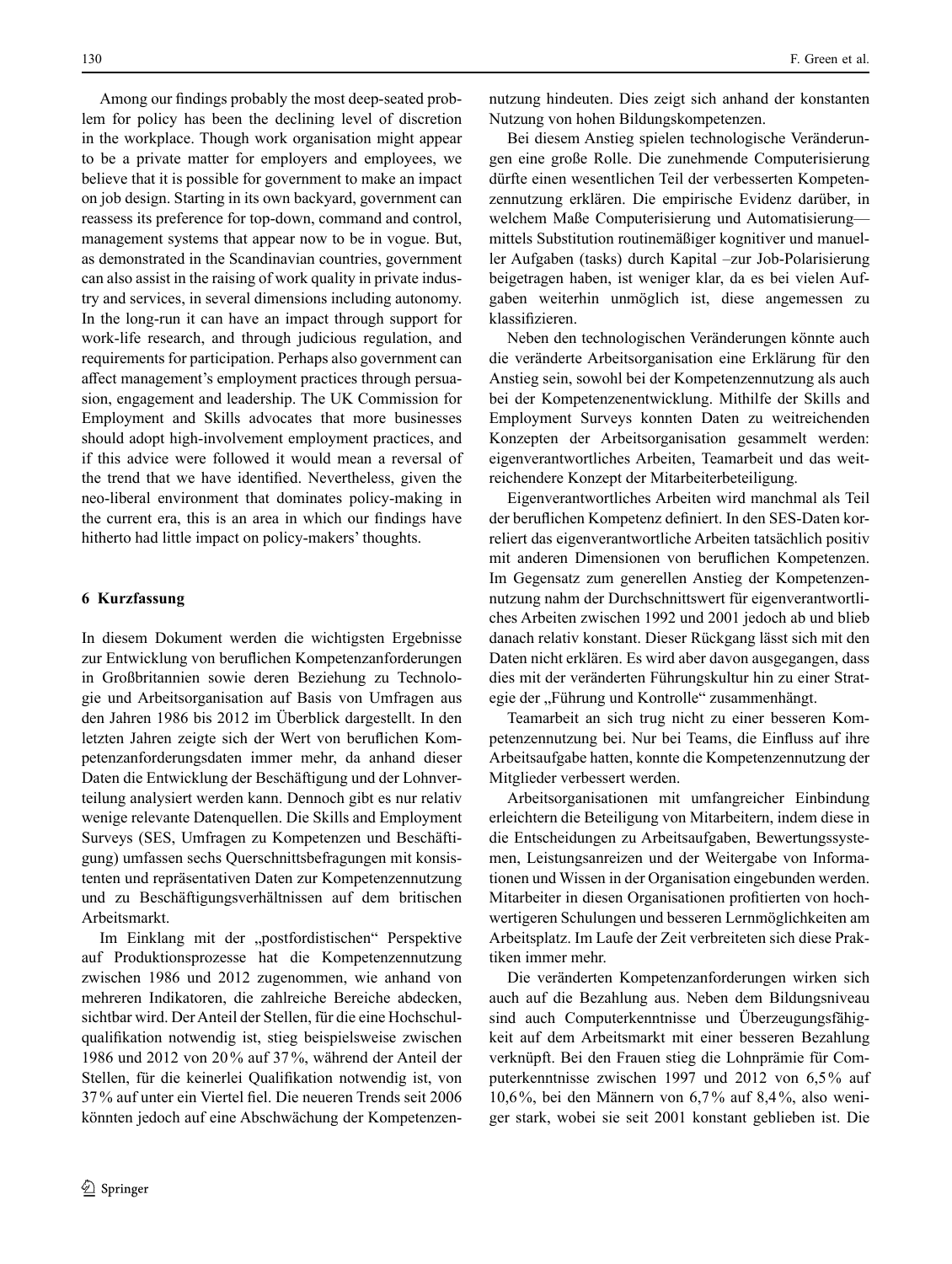Die Lohnkosten der Überqualifizierung steigen, die Überqualifizierung nimmt sowohl bei Akademikern als auch in der Bevölkerung allgemein zu. Mitte der 2000er Jahre zeigte sich, dass die Lohnzuschläge für Akademiker immer weiter auseinandergedriftet sind.

Obwohl diese Ergebnisse wichtige kontextbezogene Informationen für die Entwicklung von Kompetenzstrategien bieten, haben sie bisher doch nur geringe Auswirkungen auf die Bildung von Strategien zur Verbesserung der Arbeitsgestaltung. Auch wenn sich Regierungen für die Umsetzung von Arbeitsinhalten mit stärkerer Einbindung der Beschäftigten eingesetzt haben, um den Rückgang des eher selbstbestimmten Arbeitens umzukehren, verhinderte das derzeit dominante neoliberale politische Paradigma bisher eine aktivere Rolle der Regierung bei der Gestaltung der Arbeitswelt.

**Open Access** This article is distributed under the terms of the Creative Commons Attribution License which permits any use, distribution, and reproduction in any medium, provided the original author(s) and the source are credited.

#### **References**

- <span id="page-10-17"></span>Attewell, P.: What is skill? Work. Occup. **17**(14):422–448 (1990)
- <span id="page-10-18"></span>Autor, D.H., Levy, F., Murnane, R.: Computer-based technological change and skill. In: Appelbaum, E., Bernhardt, A., Murnane, R.J. (eds.) Low-Wage America. Russell Sage Foundation, New York (2003)
- <span id="page-10-4"></span>Beaudry, P., Green, D.A., Sand, B.M.: The great reversal in the demand for skill and cognitive tasks, National Bureau of Economic Research, Working Paper 18901 (2013)
- <span id="page-10-10"></span>Blauner, R.: Alienation and Freedom. The Factory Worker and his Industry. University of Chicago Press, Chicago (1964)
- <span id="page-10-9"></span>Braverman, H.: Labor and Monopoly Capital. Monthly Review Press, New York (1974)
- <span id="page-10-28"></span>Brown, W., Bryson, A., Forth, J., Whitfield, K. (eds.): The Evolution of the Modern Workplace, Cambridge University Press, Cambridge (2009)
- <span id="page-10-31"></span>Dickerson, A., Green, F.: The growth and valuation of computing and other generic skills. Oxford. Econ. Pap. **56**(3):371–406 (2004)
- <span id="page-10-30"></span>Dolton, P., Pelkonen, P.: The wage effects of computer use: evidence from WERS 2004. Brit. J. Ind. Relat. **46**(4):587–630 (2008)
- <span id="page-10-2"></span>Felstead, A.: Are jobs in Wales high skilled and high quality? Baselining the One Wales vision. Contemp. Wales **22**, 36–61 (2009)
- <span id="page-10-8"></span>Felstead, A.: Closing the age gap? Age, skills and the experience of work in Britain. Ageing Soc. (2010) (forthcoming)
- <span id="page-10-3"></span>Felstead, A., Green, F.: Skills at Work in Scotland, 1997–2006: Evidence from the Skills Surveys. Scottish Enterprise, Glasgow (2008)
- <span id="page-10-5"></span>Felstead, A., Gallie, D., Green, F., Zhou, Y.: Skills at Work, 1986 to 2006. University of Oxford, SKOPE, Oxford (2007)
- <span id="page-10-26"></span>Felstead, A., Gallie, D., Green, F., Zhou, Y.: Employee involvement, the quality of training and the learning environment: an individual level analysis. Int. J. Hum. Resour. Man. **21**(10):1667–1688 (2010)
- <span id="page-10-1"></span>Felstead, A., Gallie, D., Green, F. (eds.): Unequal Britain at Work. Oxford University Press, Oxford (2015)
- <span id="page-10-22"></span>Fernández-Macías, E.: Job polarization in Europe? Changes in the employment structure and job quality, 1995–2007. Work. Occup. (2012). doi:0730888411427078
- <span id="page-10-13"></span>Gallie, D.: Patterns of skill change—upskilling, deskilling or the polarization of skills. Work. Employ. Soc. **5**(3):319–351 (1991)
- <span id="page-10-23"></span>Gallie, D.: Task discretion and job quality. In: Gallie, D. (ed.) Employment Regimes and the Quality of Work. Oxford University Press, Oxford (2007)
- <span id="page-10-7"></span>Gallie, D., Zhou, Y.: 'Part-time work in Britain, 1992–2006', SKOPE Research Paper No 83, May. ESRC Research Centre on Skills, Knowledge and Organisational Performance, Oxford (2008)
- <span id="page-10-16"></span>Gallie, D., Felstead, A., Green, F.: Changing patterns of task discretion in Britain. Work. Employ. Soc. **18**(2):243–266 (2004)
- <span id="page-10-25"></span>Gallie, D., Zhou, Y., Felstead, A., Green, F.: Teamwork, productive Potential and employee welfare. Br. J. Ind. Relat. forthcoming (2010)
- <span id="page-10-20"></span>Goos, M., Manning, A.: Lousy and lovely jobs: The rising polarization of work in Britain. Rev. Econ. Statist. **89**(1), 118–133 (2007)
- <span id="page-10-24"></span>Green, F.: Demanding Work. The Paradox of Job Quality in the Affluent Economy. Princeton University Press, Woodstock (2006)
- <span id="page-10-6"></span>Green, F.: *Employee Involvement, Technology and Job Tasks*, National Institute of Economic and Social Research, Department of Economics, Discussion Paper No. 326 (2009)
- <span id="page-10-15"></span>Green, F.: Employee involvement, technology and evolution in job skills: A task-based analysis. Ind. Labor Relat. Rev. **65**(1), 35–66 (2012)
- <span id="page-10-36"></span>Green, F., James, D.: Assessing skills and autonomy: the job holder versus the line manager. Hum. Resour. Manag J. **13**(1), 63–77 (2003)
- <span id="page-10-33"></span>Green, F., Zhu, Y.: Overqualification, job dissatisfaction, and increasing dispersion in the returns to graduate education. Oxf. Econ. Pap. **62**(2) (2010).
- <span id="page-10-19"></span>Green, F., Felstead, A., Gallie, D.: Computers and the changing skillintensity of jobs. Appl. Econ. **35**(14), 1561–1576 (2003)
- <span id="page-10-32"></span>Green, F., Gallie, D., Felstead, A., Zhou, Y.: Computers and pay. Natl. Inst. Econ. Rev. 201, 63–75 (2007)
- <span id="page-10-34"></span>Haskell, J., Heden, Y.: Computers and the demand for skilled labour: Industry- and establishment-level panel evidence for the UK. Econ. J. **109**, C68–C79 (1999)
- <span id="page-10-14"></span>Lindley, J.: Gender differences in job quality. In: Green, F., Felstead, A., Gallie, D. (eds.) Unequal Britain at Work. The Evolution and Distribution of Job Quality, pp. 42–61. Oxford University Press, Oxford (2015)
- <span id="page-10-11"></span>Machin, S., Van Reenen, J.: Technology and changes in skill structure: Evidence from seven OECD countries. Q. J. Econ. **113**(4), 1215–1244 (1998)
- <span id="page-10-35"></span>McGuiness, S.: Overeducation in the labour market. J. Econ. Surv. **20**(3), 387–417 (2006)
- <span id="page-10-21"></span>Salvatori, A.: *The Anatomy of Job Polarisation in the UK*. IZA Discussion Papers (No. 9193) (2015)
- <span id="page-10-0"></span>Shury, J., Winterbotham, M., Davies, B., Oldfield, K., Spilsbury, M., Constable, S.: *National Employer Skills Survey 2009* Wath-Upon-Dearne, UK Commission for Employment and Skills (2010)
- <span id="page-10-37"></span>Steedman, H., Mason, G., Wagner, K.: Intermediate skills in the workplace: deployment, standards and supply in Britain, France and Germany. Nat. Inst. Econ. Rev. 136, 60–76 (May) (1991)
- <span id="page-10-38"></span>UK CES: Ambition 2020: World Class Skills and Jobs for the UK. UK Commission for Employment and Skills, London (2009)
- <span id="page-10-29"></span>van Wanrooy, B., Bewley, H., Bryson, A., Forth, J., Freeth, S., Stokes, L., Wood, S.: Employment Relations in the Shadow of Recession. Palgrave Macmillan, Basingstoke (2013)
- <span id="page-10-12"></span>Wood, A.: Globalisation and the rise in labour market inequalities. Econ. J. **108**, 1463–1482 (1998)
- <span id="page-10-27"></span>Wood, S.J., Bryson, A.: High involvement management. In: Brown, W., Bryson, A., Forth, J., Whitfield, K. (eds.) The Evolution of the Modern Workplace. Cambridge University Press, Cambridge (2009)